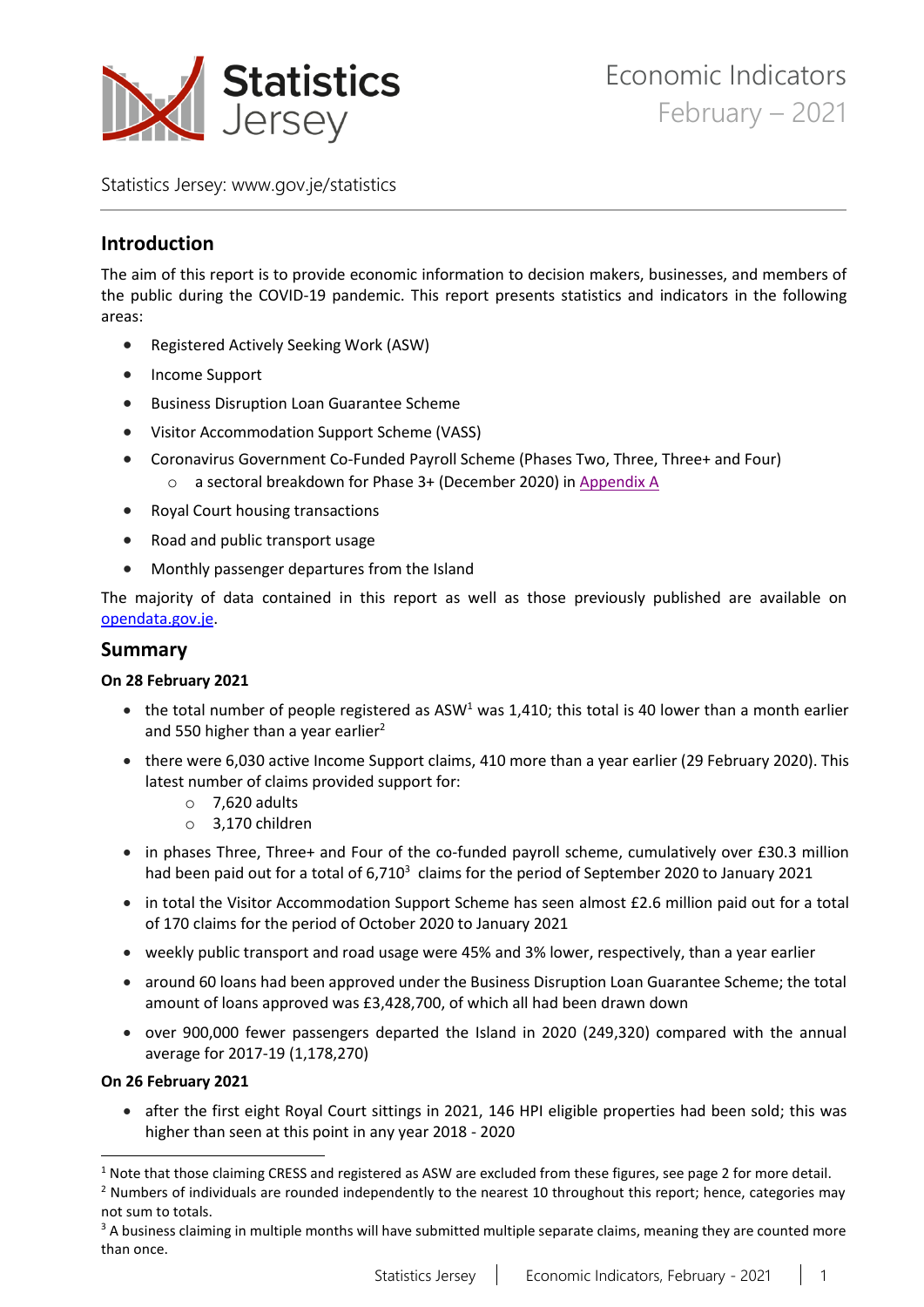

# **Registered Actively Seeking Work**

Customer and Local Service (CLS) compiles data on people in Jersey who are registered as Actively Seeking Work (ASW). Statistics Jersey independently analyses this anonymised data and publishes a quarterly report which can be found at [gov.je/statistics.](https://www.gov.je/Government/JerseyInFigures/EmploymentEarnings/Pages/RegisteredUnemployment.aspx) The information below provides a summarised, more frequent version, of the quarterly report.

It is important to note that unemployed Jersey residents are not required to register as ASW. However, those in receipt of an Income Support claim must be registered as ASW if they are required to be seeking work. Changes to the Income Support criteria, as well as certain administrative changes within CLS, can have an impact on the total numbers registered as ASW.

On 28 February 2021, there were 1,410 people registered as Actively Seeking Work (ASW). The total number registered on this date was 40 lower than a month earlier and 550 higher than a year earlier – see Table 1 and Figure 1.

### Table 1 – Number of registered ASW excluding CRESS<sup>4</sup> claimants, Seasonally adjusted total; 31 August 2020 – 28 February 2021

|                                        | 31 Aug<br>2020 | 30 Sep<br>2020 | 31 Oct<br>2020 | 30 Nov<br>2020 | 31 Dec<br>2021 | 31 Jan<br>2021 | 28 Feb<br>2021 |
|----------------------------------------|----------------|----------------|----------------|----------------|----------------|----------------|----------------|
| <b>Registered ASW</b> 1,590            |                | 1,580          | 1.470          | 1,380          | 1.400          | 1.450          | 1.410          |
| <b>Seasonally adjusted total 1,660</b> |                | 1.550          | 1.460          | 1,410          | 1.390          | 1.400          | 1,360          |

*Note: the CRESS scheme ended on 31/8/20*

On a seasonally adjusted basis the number of registered ASW was 40 lower than a month earlier. Figure 1 shows the historic series of the number of people registered as ASW (excluding CRESS claimants) and the seasonally adjusted total from January 2016 to date.



### Figure 1 – Number of registered ASW excluding CRESS claimants, seasonally adjusted total; 31 January 2016 – 28 February 2021

<sup>4</sup> The COVID-Related Emergency Support Scheme (CRESS) was active from 1 April 2020 to 31 August 2020 for individuals with 'Registered residential status' and required people to register as ASW in order to receive the benefit. For comparability, Table 1 shows the number of individuals registered as ASW excluding CRESS claimants.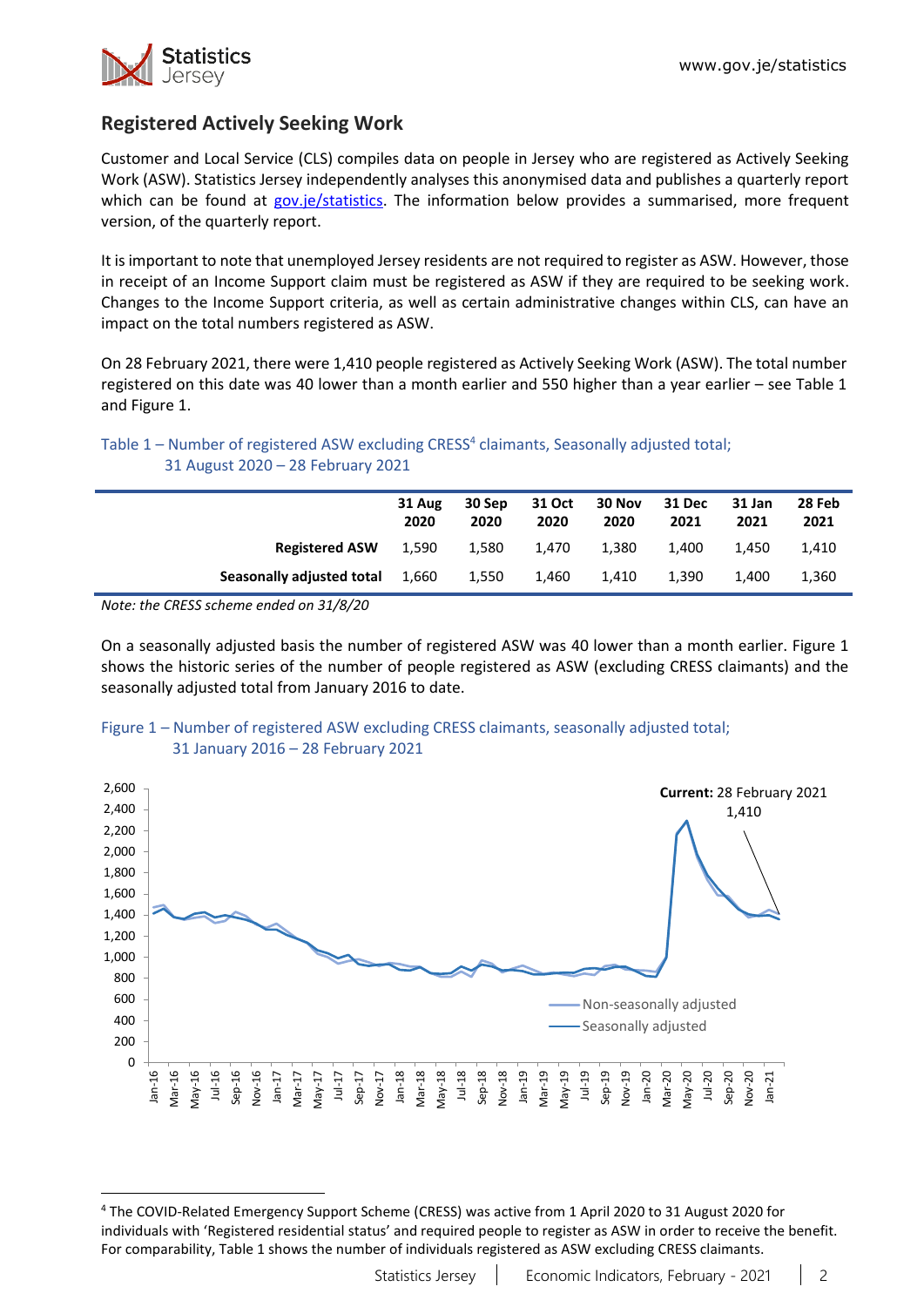

# **Registered ASW by age and sex**

On 28 February 2021, more females (780 individuals) than males (630 individuals) were registered as ASW. Figure 2 shows the breakdown by sex and age group:





On 28 February 2021, 13% of people registered as ASW were under 25 years of age (180 individuals); 4% of the total were teenagers, aged 16-19 years (60 individuals).

# **Registered ASW Duration**

Of all individuals registered as ASW on 28 February 2021, around three-tenths (29%) had been registered for three months or less, corresponding to 410 individuals. Around one in ten (11%) of all individuals registered as ASW had been registered for less than one month, corresponding to 150 individuals.

# **Industry**

Individuals working in some industries of the economy, notably the Finance sector, often seek employment through private agencies and do not register as ASW with Customer and Local Services. Such industries will, therefore, tend to be under-reported in the ASW numbers.

The last industry of employment was recorded for around nine out of ten people (92%) registered as ASW. On 28 February 2021:

- 19% were previously employed in 'Miscellaneous professional & domestic services'
- 19% were previously employed in 'Retail and Wholesale, Motor repairs and sales'
- 16% were previously employed in 'Banking, Miscellaneous Insurance, Finance and Business'
- 13% were previously employed in 'Hotel, restaurants, pubs and clubs'
- 8% were previously employed in 'Construction and allied trades, mining and quarrying'

 $5$  Age and sex proportions as recorded by the 2011 Jersey Census.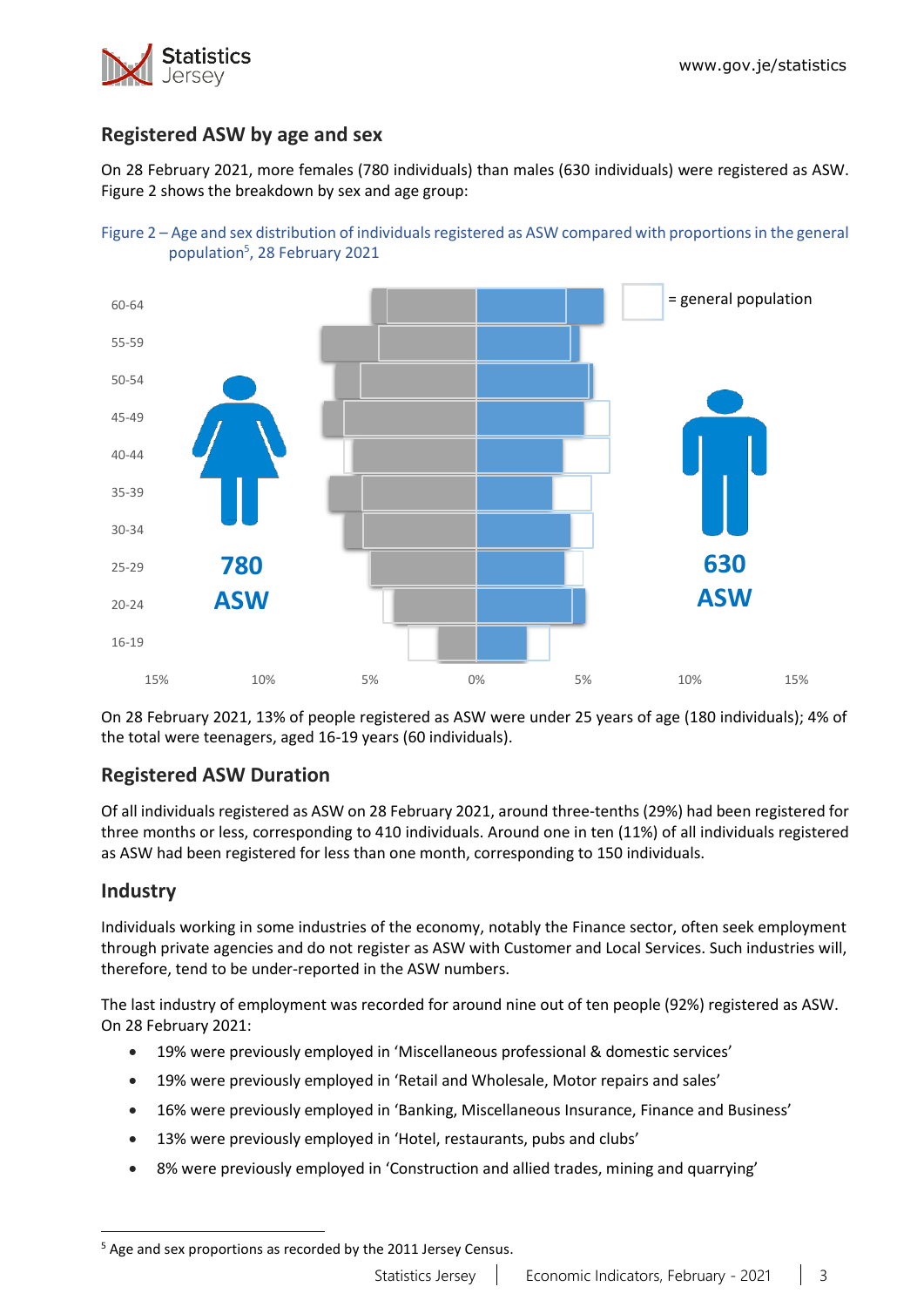

## **Income Support**

Income Support is a single, means-tested benefit available to individuals who have a low household income, pass the Income Support residence test, and are working, looking for work or exempt from looking for work. This benefit provides financial support towards the costs of housing, living, health needs and childcare. Since individuals claim on a household basis, multiple individuals may be supported by a single claim.

On 28 February 2021 there were 6,030 active Income Support claims. These claims supported 7,620 adults and 3,170 children. The number of adults and children supported by Income Support claims was essentially unchanged through February – see Table 2.

#### Table 2 – Active Income Support Claims, adults and children supported; 17 January 2021 – 28 February 2021

|                                     | 17 Jan<br>2021 | 24 Jan<br>2021 | 31 Jan<br>2021 | 7 Feb<br>2021 | 14 Feb<br>2021 | 21 Feb<br>2021 | 28 Feb<br>2021 |
|-------------------------------------|----------------|----------------|----------------|---------------|----------------|----------------|----------------|
| <b>Active Income Support Claims</b> | 6.040          | 6,050          | 6.050          | 6,040         | 6,040          | 6,050          | 6,030          |
| <b>Adults</b>                       | 7.630          | 7.630          | 7.640          | 7.630         | 7.630          | 7.640          | 7,620          |
| Children                            | 3.170          | 3,160          | 3,170          | 3,160         | 3,170          | 3,180          | 3,170          |

Compared with the closest available date a year earlier (29 February 2020), the latest number of claims was 410 higher, the number of adults supported was 560 higher and the total number of children supported was 40 higher – see Table 3.

#### Table 3 – Active Income Support Claims, adults and children supported; 31 August 2019 – 29 February 2020

|                                     | 31 Aug<br>2019 | 30 Sep<br>2019 | 31 Oct<br>2019 | 30 Nov<br>2019 | 31 Dec<br>2019 | 31 Jan<br>2020 | 29 Feb<br>2020 |
|-------------------------------------|----------------|----------------|----------------|----------------|----------------|----------------|----------------|
| <b>Active Income Support Claims</b> | 5.600          | 5,580          | 5,580          | 5,590          | 5,630          | 5,650          | 5,620          |
| <b>Adults</b>                       | 7,120          | 7.060          | 7.030          | 7,030          | 7,090          | 7.090          | 7,060          |
| Children                            | 3.070          | 3,050          | 3.040          | 3,080          | 3,110          | 3,130          | 3,130          |

#### Figure 3 – Active Income Support Claims; 31 January 2016 – 28 February 2021

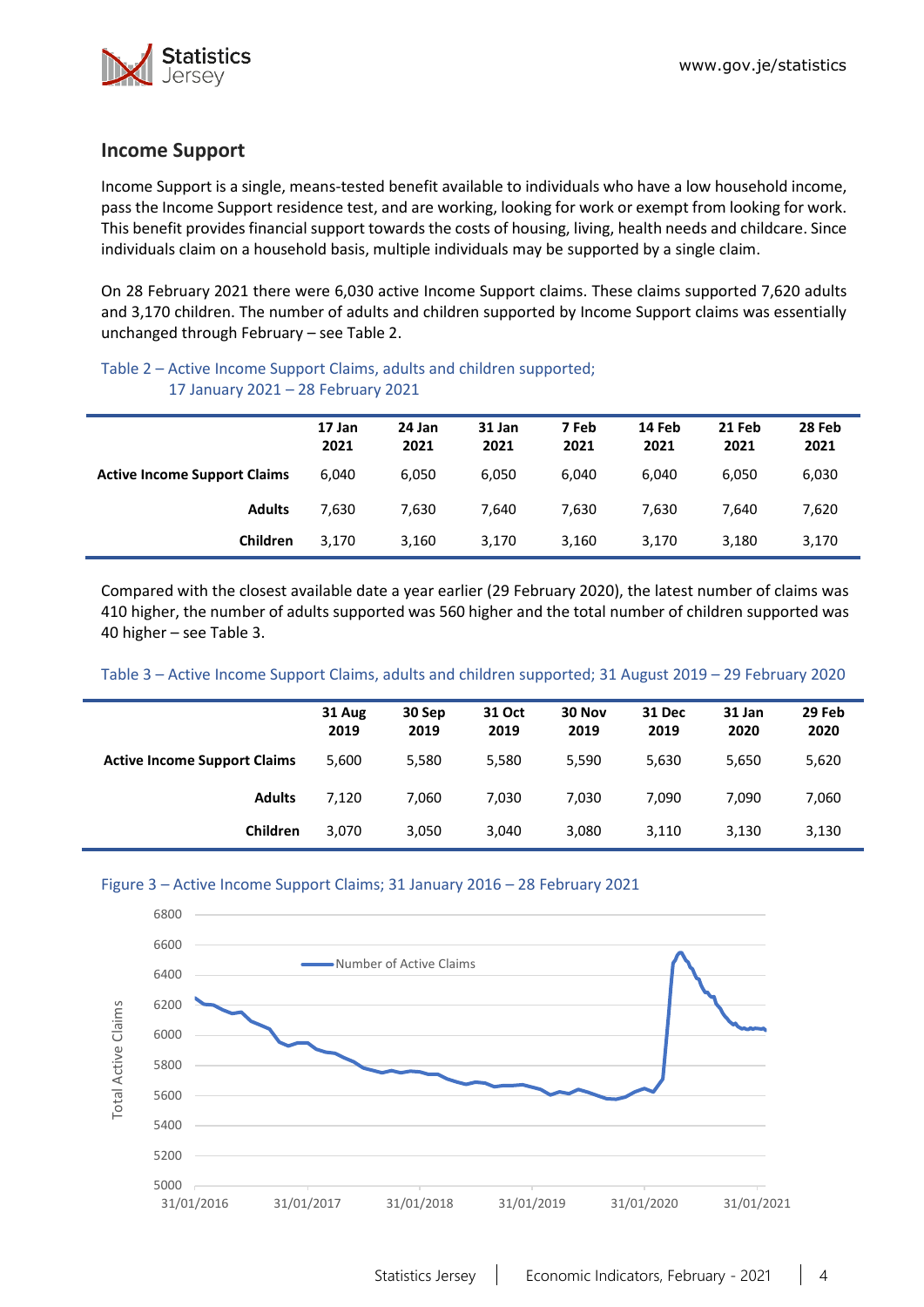

# **Business Disruption Loan Guarantee Scheme**

The Business Disruption Loan Guarantee Scheme provides government backed lending (loans provided by major banks that are guaranteed by government) to local businesses which have been impacted by Covid-19 related measures. The key features of the Scheme can be found in the [Notes.](#page-10-0) Some applicants to the Scheme may have been eligible for loans outside of this government scheme and as such will not appear in these figures.

Considering the loans under this scheme that have been completed **and reported** to Government by 28 February 2021:

- around 60 loans<sup>6</sup> had been approved by lenders in Jersey
- the total amount<sup>7</sup> of loans approved was  $£3,428,700$
- the amount of these loans which have been drawn down was £3,428,700

## **Visitor Accommodation Support Scheme**

The Visitor Accommodation Support Scheme (VASS) provides support, for Registered Tourist Accommodation Providers, of up to 80% of designated fixed costs, paid on a monthly basis in arrears. The scheme opened to applicants on 23 November 2020 and covers the period of October 2020 to April 2021, inclusive. More information on the scheme can be found [here.](https://www.gov.je/health/coronavirus/businessandemployment/pages/governmentsupportforbusinesses.aspx)

In total the Visitor Accommodation Support Scheme has seen nearly £2.6 million paid out for a total of 170 claims for the period of October 2020 to January 2021.

|                              | Oct<br>2020 | Nov<br>2020 | <b>Dec</b><br>2020 | Jan<br>2021 | <b>Cumulative</b><br>total |
|------------------------------|-------------|-------------|--------------------|-------------|----------------------------|
| <b>Total Claims</b>          | 50          | 40          | 50                 | 30          | 170                        |
| Total Amount Paid, £ 729,220 |             | 694.290     | 745.190            | 417.590     | 2,586,290                  |

#### Table 4 – VASS total claims and amount paid by month claimed for; October 2020 – January 2021

# **Coronavirus Government Co-Funded Payroll Scheme**

The Government Co-Funded Payroll Scheme consists of five Phases, each with different qualifying criteria. Qualifying criteria and the proportion of wages paid to businesses has at times been changed between and during phases of the scheme, which may affect the number of claims and total amount paid between months. Those businesses meeting the qualifying criteria set by the Government receive payments towards employees' wages. More information on this scheme can be found on [gov.je.](https://www.gov.je/health/coronavirus/businessandemployment/pages/governmentsupportforbusinesses.aspx)

Cumulatively, in phases Three, Three+ and Four, over £30.3 million has been paid out for a total of 6,710 claims for the period of September 2020 to January 2021.

Table 5 shows the number of businesses and employees receiving assistance, and the total amount paid, under Phase Three and Three+ of the scheme for claims made for September, October and November.

<sup>6</sup> Rounded to the nearest 5.

<sup>&</sup>lt;sup>7</sup> Rounded to the nearest £100.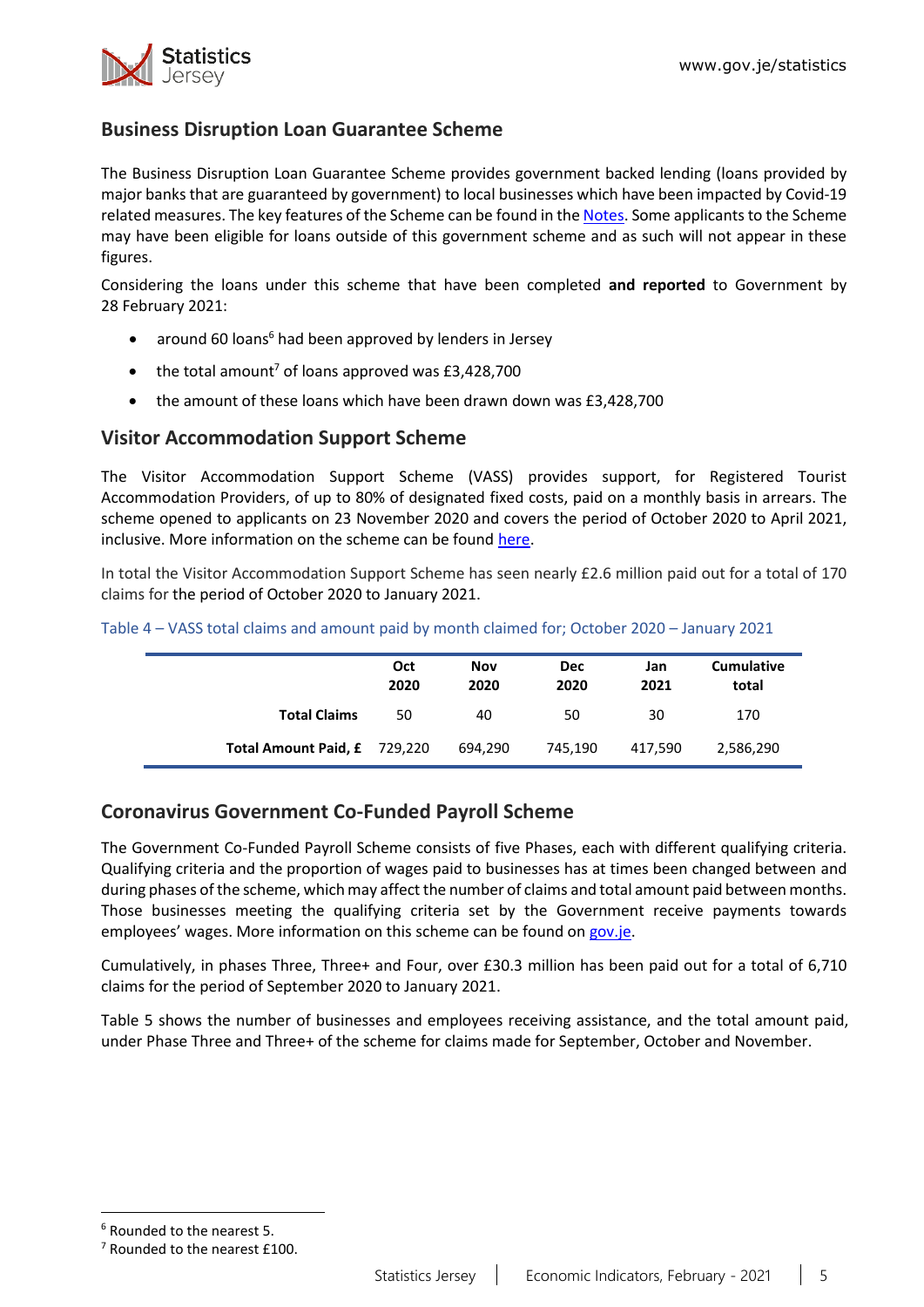

Table 5 – Coronavirus Government Co-Funded Payroll Scheme Phase Three and Three+; claims for September - November 2020<sup>8</sup>

|                              | September<br><b>Claims Total</b> | <b>October</b><br><b>Claims Total</b> | <b>November</b><br><b>Claims Total</b> |
|------------------------------|----------------------------------|---------------------------------------|----------------------------------------|
| <b>Total Business Claims</b> | 1,230                            | 1,170                                 | 1,130                                  |
| <b>Total Jobs Supported</b>  | 5,570                            | 5,000                                 | 4.640                                  |
| <b>Total Amount Paid, £</b>  | 5,458,460                        | 4,896,100                             | 3,747,940                              |

Table 6 shows the number of businesses and employees receiving assistance, and the total amount paid, under Phase Three+ of the scheme for claims made for December.

#### Table 6 – Coronavirus Government Co-Funded Payroll Scheme Phase Three+; claims for December 2020 10 January 2021 – 28 February 2021<sup>8</sup>

|                              | 10 Jan<br>2021 | 17 Jan<br>2021 | 24 Jan<br>2021 | 31 Jan<br>2021 | 7 Feb<br>2021 | 14 Feb<br>2021 | 21 Feb<br>2021 | 28 Feb<br>2021 | <b>December</b><br><b>Claims Total</b> |
|------------------------------|----------------|----------------|----------------|----------------|---------------|----------------|----------------|----------------|----------------------------------------|
| <b>Total Business Claims</b> | 660            | 400            | 260            | 150            | 60            | 10             | $<$ 5          | <5             | 1,550                                  |
| <b>Total Jobs Supported</b>  | 2,080          | 2.030          | 1,210          | 810            | 300           | 80             | 20             | 10             | 6.520                                  |
| <b>Total Amount Paid, £</b>  | 2,544,600      | 2,298,820      | 1,281,580      | 886,320        | 350,910       | 105,110        | 20.430         | 7.970          | 7,495,760                              |

Table 7 shows the number of businesses and employees receiving assistance, and the total amount paid, under Phase Four of the scheme for claims made for January.

#### Table 7 – Coronavirus Government Co-Funded Payroll Scheme Phase Four; claims for January 2021 7 February 2021 – 28 February 2021 $8$

|                              | 7 Feb<br>2021 | 14 Feb<br>2021 | 21 Feb<br>2021 | 28 Feb<br>2021 | January<br><b>Claims Total</b> |
|------------------------------|---------------|----------------|----------------|----------------|--------------------------------|
| <b>Total Business Claims</b> | 890           | 420            | 180            | 150            | 1,640                          |
| <b>Total Jobs Supported</b>  | 2.930         | 2.150          | 710            | 810            | 6,600                          |
| <b>Total Amount Paid, £</b>  | 4.082.760     | 2,754,730      | 851,210        | 1,053,280      | 8,741,970                      |

<sup>&</sup>lt;sup>8</sup> Weekly information may be revised in the following week. This is due to a small number of payments being returned to Government, usually due to incorrect banking details, after the statistics for the week have been compiled. Such returned payments may be paid again in future weeks.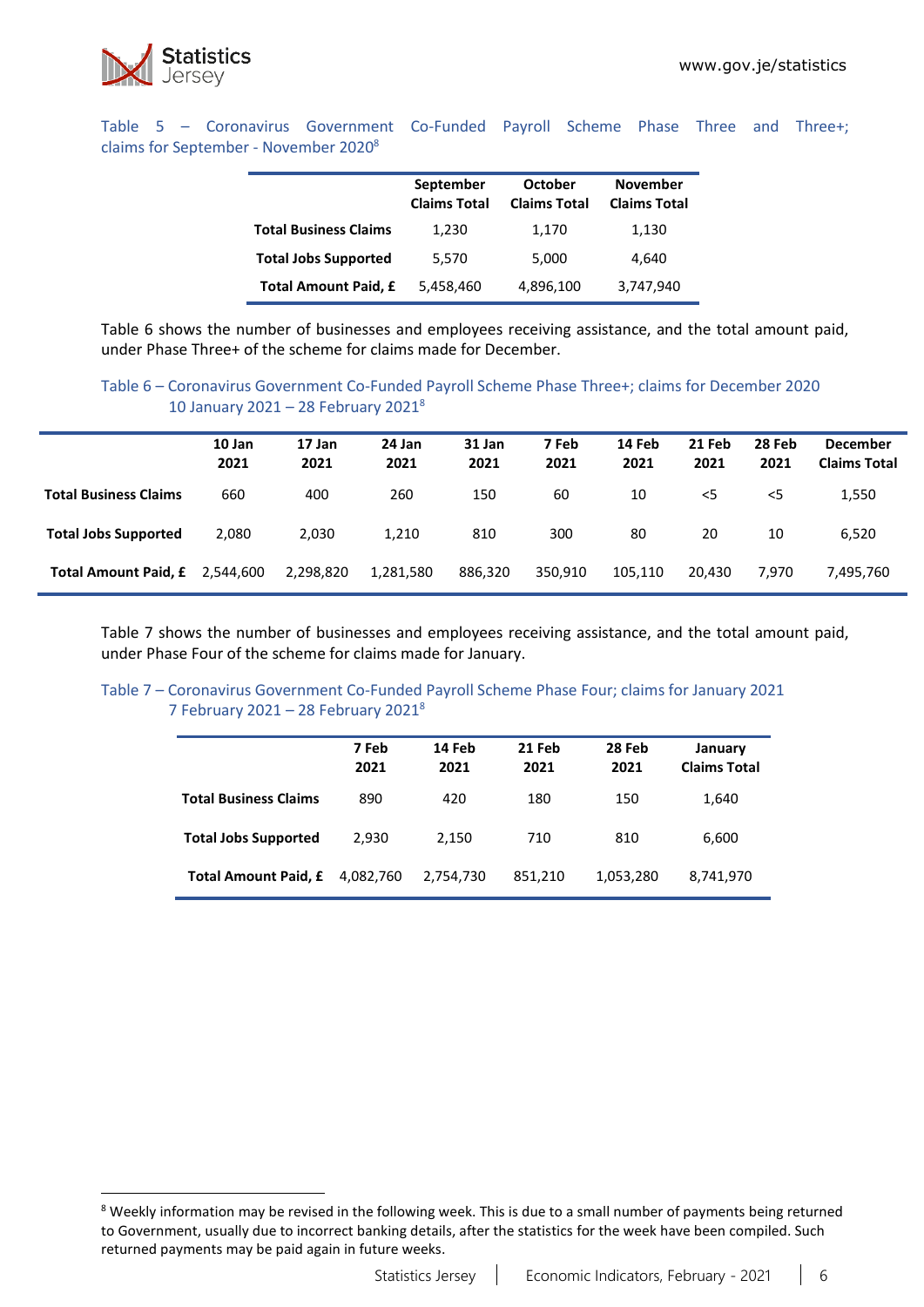

# **Royal Court housing activity**

Royal Court transactions represent essentially all the residential house sales and around 30% of residential flat sales in Jersey. Generally, Royal Court transactions account for around three-quarters of the residential properties that are included in the House Price Index, the remaining property transactions that make up the House Price Index data are transacted by share transfer.

Table 8 shows the turnover and total value of residential properties transacted each week in the Royal Court, applying two sets of definition of property: those included in the quarterly House Price Index (HPI); and an extended set which includes the following additional property types: 1-bedroom and 5- or more bedroom houses; 3- or more bedroom flats; bedsits; and designated first time buyer, age restricted and housing gateway properties.

|                |            |          | <b>HPI</b> definitions | Extended definition |                    |
|----------------|------------|----------|------------------------|---------------------|--------------------|
| Week           | Date       | Turnover | <b>Total Value</b>     | Turnover            | <b>Total Value</b> |
| 3              | 22/01/2021 | 15       | 10,066,000             | 21                  | 18,583,500         |
| 4              | 29/01/2021 | 25       | 16,215,999             | 36                  | 22,572,999         |
| 5              | 05/02/2021 | 14       | 9,068,500              | 17                  | 10,397,000         |
| 6              | 12/02/2021 | 15       | 12,158,500             | 19                  | 21,813,500         |
| $\overline{7}$ | 19/02/2021 | 16       | 8,616,500              | 20                  | 15,493,000         |
| 8              | 26/02/2021 | 21       | 16,970,000             | 28                  | 31,505,000         |

### Table 8 – Royal Court Housing Activity 2021<sup>9</sup>

Weekly totals can be affected by specific new developments and also by any seasonal effects. Caution is advised, therefore, when making weekly comparisons. Figure 4 shows the cumulative total of HPI eligible Royal Court transactions for the first twelve Royal Court sittings in 2018, 2019, 2020 and the eight so far in 2021.





After the first eight Royal Court sittings in 2021, 146 HPI eligible properties had been sold. This was higher than seen at this point in any year 2018 - 2020.

<sup>&</sup>lt;sup>9</sup> Values provided in this section are unrounded.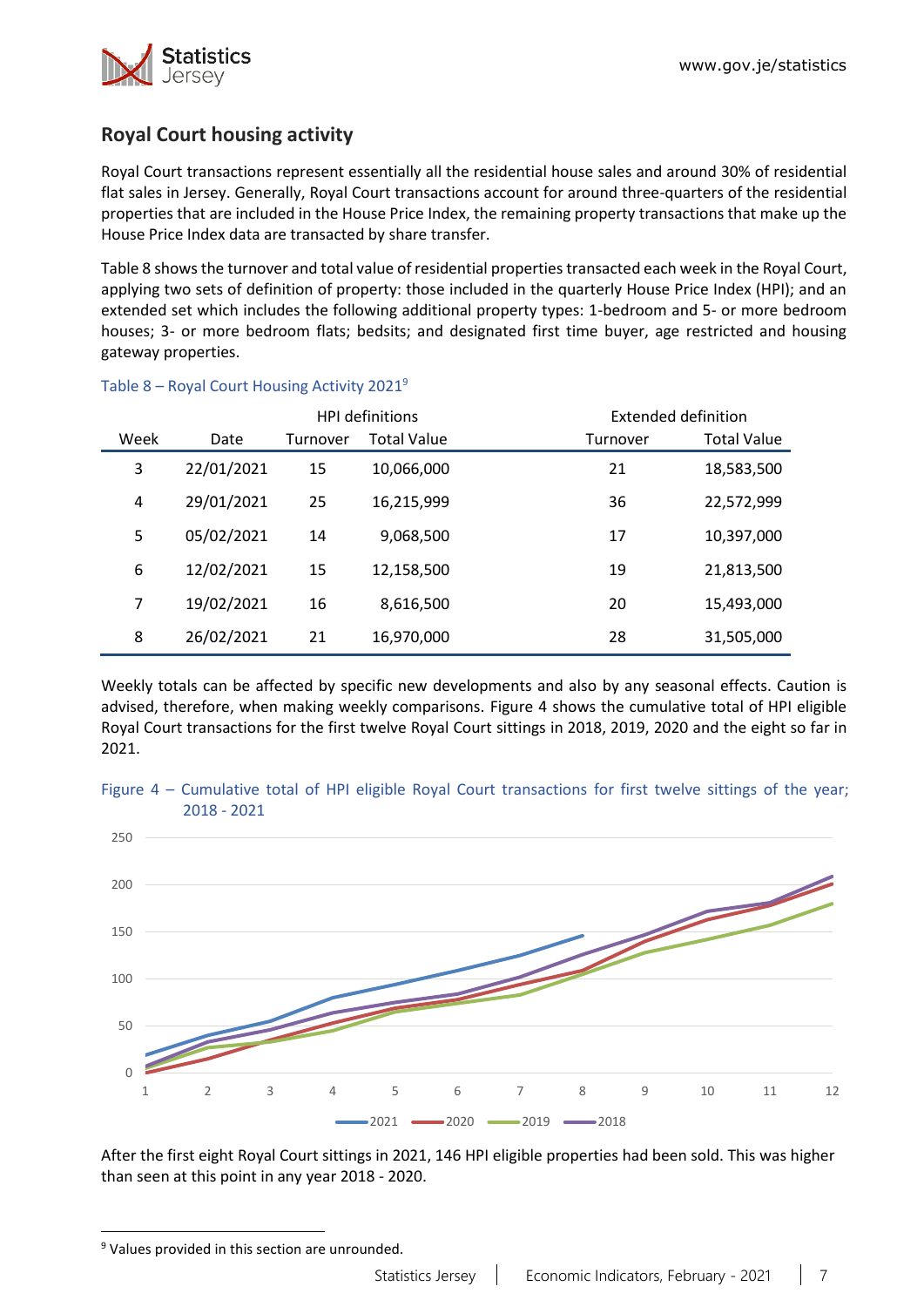

## **Road and public transport usage**

Growth, Housing and Environment (GHE) measures the level of traffic on a number of roads in the Island. Table 10 provides the numbers of vehicles measured by monitoring equipment at the St. Helier overpass.

| Table 10 - Weekly number of vehicles using the overpass; weeks ending 10 January 2021 - 28 February 2021 |  |
|----------------------------------------------------------------------------------------------------------|--|
|----------------------------------------------------------------------------------------------------------|--|

| Week                  |                |                |                |                |               |                |                | 9              |
|-----------------------|----------------|----------------|----------------|----------------|---------------|----------------|----------------|----------------|
|                       | 10 Jan<br>2021 | 17 Jan<br>2021 | 24 Jan<br>2021 | 31 Jan<br>2021 | 7 Feb<br>2021 | 14 Feb<br>2021 | 21 Feb<br>2021 | 28 Feb<br>2021 |
| <b>Total vehicles</b> | 187.900        | 198.110        | 200.240        | 202.600        | 211.630       | 210.720        | 217.970        | 232.330        |

Figure 5 shows the weekly total number of vehicles using the overpass at the beginning of 2021, as well as for the comparable weeks a year previously (2020).

In the week ending 28 February 2021 road usage was 3% lower compared with a year earlier.



Figure 5 – Weekly number of vehicles using the overpass; 2020 and 2021

GHE receives information on the usage of public transport in Jersey. The total weekly number of bus passengers are shown in Table 11. It should be noted that there may have been different numbers of bus journeys timetabled in each week due to Public Holidays and coronavirus measures.

It should be noted that the numbers in Table 11 are provisional as they may be revised slightly in the future due to occasional late reporting.

| Table 11 - Total weekly bus passengers; weeks ending 10 January 2021 - 28 February 2021 |  |  |
|-----------------------------------------------------------------------------------------|--|--|
|-----------------------------------------------------------------------------------------|--|--|

| Week                       |                |                | 4              |                | ь             |                |                |                |
|----------------------------|----------------|----------------|----------------|----------------|---------------|----------------|----------------|----------------|
|                            | 10 Jan<br>2021 | 17 Jan<br>2021 | 24 Jan<br>2021 | 31 Jan<br>2021 | 7 Feb<br>2021 | 14 Feb<br>2021 | 21 Feb<br>2021 | 28 Feb<br>2021 |
| <b>Total</b><br>passengers | 19,050         | 31,530         | 32,350         | 32.860         | 35,850        | 35,480         | 27.760         | 45.090         |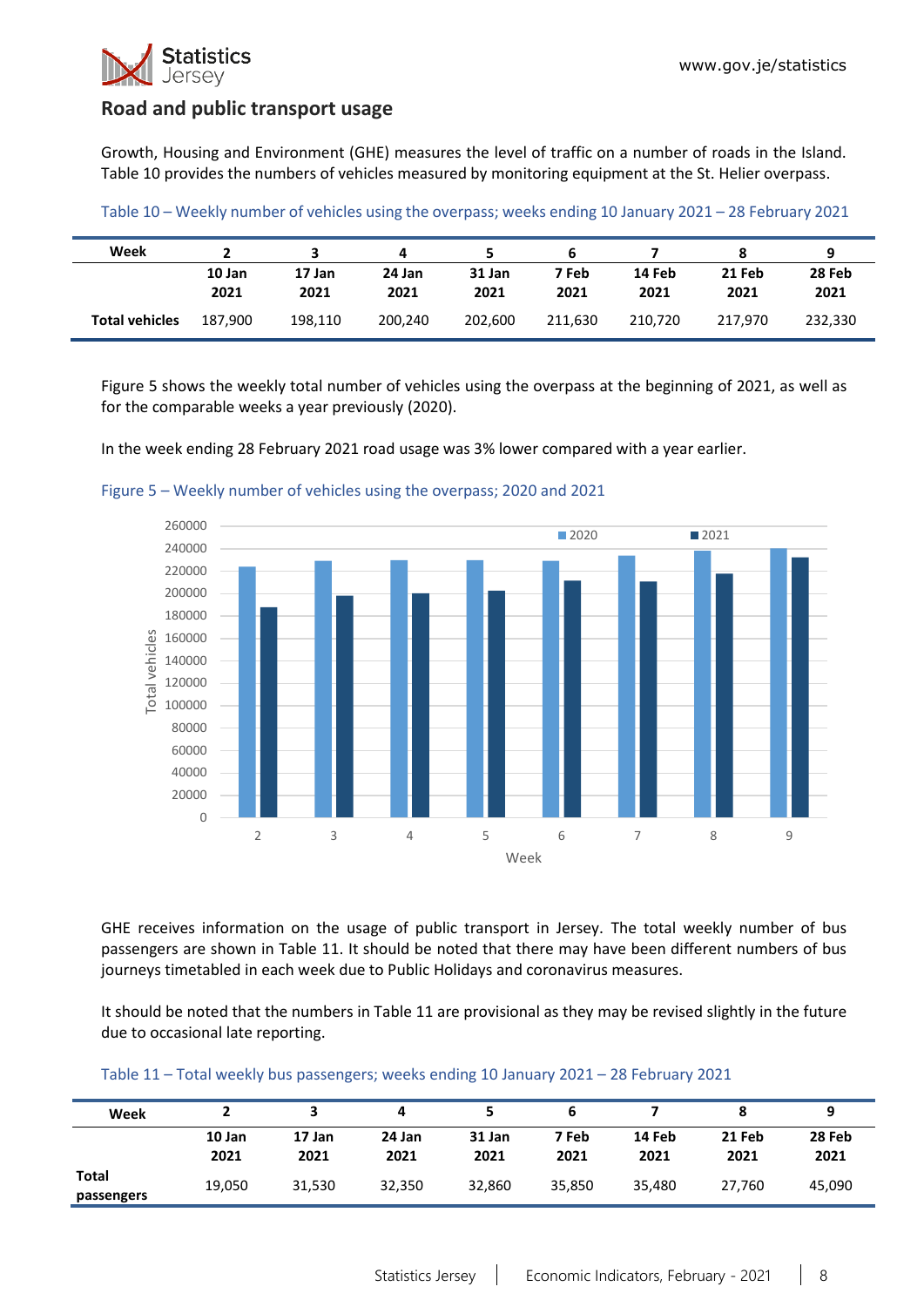

The total number of bus passengers in the week ending 28 February 2021 was 45% lower than in the comparable week of 2020 (1 March 2020).

Figure 6 shows the weekly total number of bus passengers at the beginning of 2021, as well as comparable weeks in 2020.



#### Figure 6 – Total weekly bus passengers; 2020 and 2021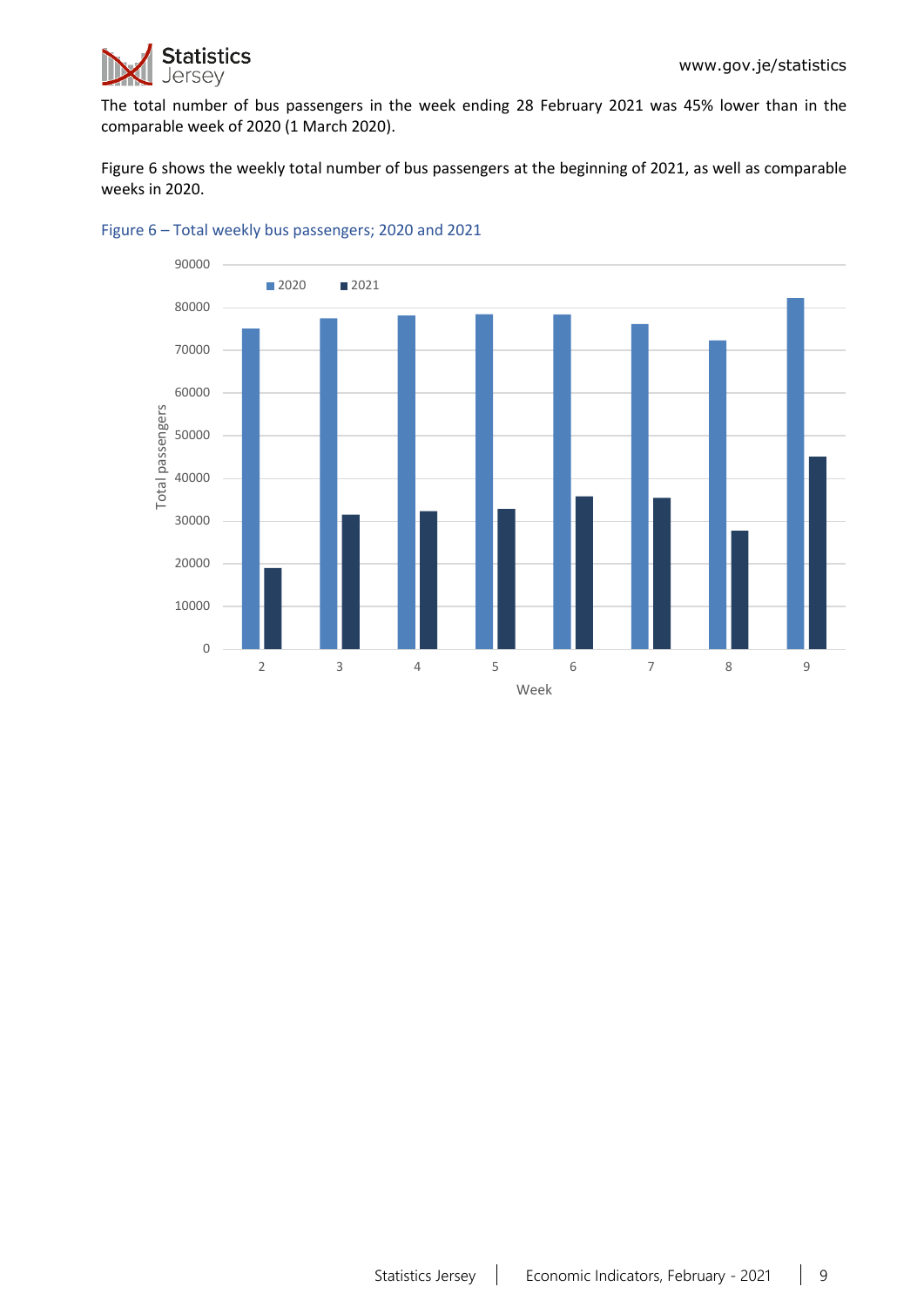

## **Monthly passenger departures from the Island<sup>10</sup>**

The number of tourism visits to Jersey can have a significant impact on various sectors of the Island's economy. Figure 7 shows total passenger departures (which includes visitors and residents) by month for 2020 compared with the monthly averages for the previous three years (mean of respective months for the period 2017 to 2019). These figures include travel by air and by sea, including private aircraft, visiting yachts and cruise passengers (there were none of the latter in 2020; there were a few thousand each year in previous years).





Figure 7 shows that during the period that the Island's borders were essentially closed (during April, May and June 2020) there were very few departing passengers. Since the Island's borders were re-opened (on 3 July 2020), departing passenger numbers increased but remain substantially lower than in 2019. The total numbers of departing passengers in December 2020 was 91% lowerthan the corresponding monthly average for 2017-2019.

Overall, the total number of departing passengers in 2020 was around 79% lower than the previous three year annual average (2017-2019). Over 900,000 fewer passengers departed the Island in 2020 (249,320) compared with the annual average for 2017-19 (1,178,270).

It should be noted this section was not updated from the previous report as more recent data was not available. It will continue to be updated in future reports.

 $10$  It should be noted that normally Statistics Jersey would currently be conducting an exit survey of departing passengers to determine the number of visitors to Jersey and their on-Island expenditure. This ongoing survey was stopped in March due to the pandemic and reduced number of passengers through the ports. Although visitor numbers are not available for 2020, Statistics Jersey has continued to collate the passenger departure data whilst the exit survey has been on hold.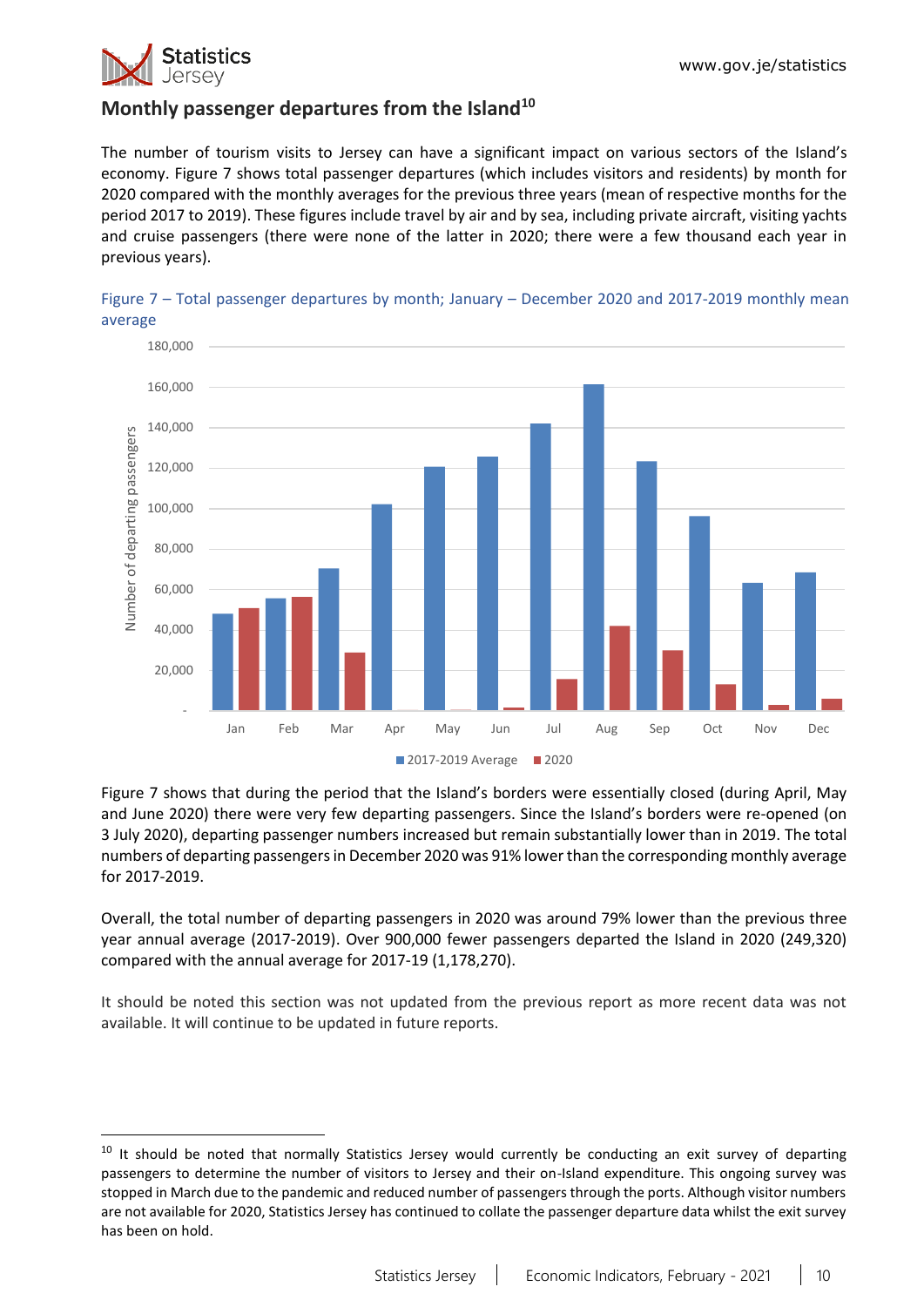

# **Notes**

### 1. Data Sources

Customer and Local Services (CLS) are the principal data source for the following sections: Registered Actively Seeking Work (ASW), Income Support, Coronavirus Government Co-Funded Payroll Scheme, COVID-Related Emergency Support Scheme and Visitor Accommodation Support Scheme.

The Public Registry online "PRIDE" database is the principal data source for Royal Court housing activity. This data is supplemented by information on the type and size of each property sourced from estate agent advertisement brochures and planning documents, as well as information provided by the Island's Parishes and Customer and Local Services.

Treasury and Exchequer are the principal data source for the Business Disruption Loan Guarantee Scheme.

Growth, Housing and Environment are the principal data source for road and public transport usage.

Ports of Jersey and Condor provide information on passenger arrivals.

### <span id="page-10-0"></span>2. Key features of the Business Disruption Loan Guarantee Scheme

- the Government of Jersey underwrites 80% of lending under the Scheme up to the value of £50 million
- credit is only extended to businesses which are considered viable were it not for Covid-19 related disruption, in line with a prescribed questionnaire and the bank's own judgement
- applications for finance must be to support a business's working capital and will not involve extensions to existing facilities, re-financing or asset financing
- the scheme is open to all local businesses. Credit extended under the scheme will be between £5,000 and £500,000 per business. The term of any credit facility under the scheme must be no more than 6 years, with a maximum of 3 years for overdrafts
- if the lending is below £250,000 it can be unsecured. If the lending is above £250,000, the bank will establish a lack, or absence, of sufficient security prior to an applicant using the Scheme
- the maximum interest rate a bank can charge under the scheme is 4.5% above the Bank of England base rate (currently 0.1%)
- the Scheme originally excluded businesses in certain sectors and all businesses with a turnover greater than £10 million. These restrictions have subsequently been removed, this being announced on 15 May 2020
- In December 2020 the Scheme was extended to March 2021, with an additional £3m of further lending capacity, further extension may occur subject to review

*Statistics Jersey 10 March 2021*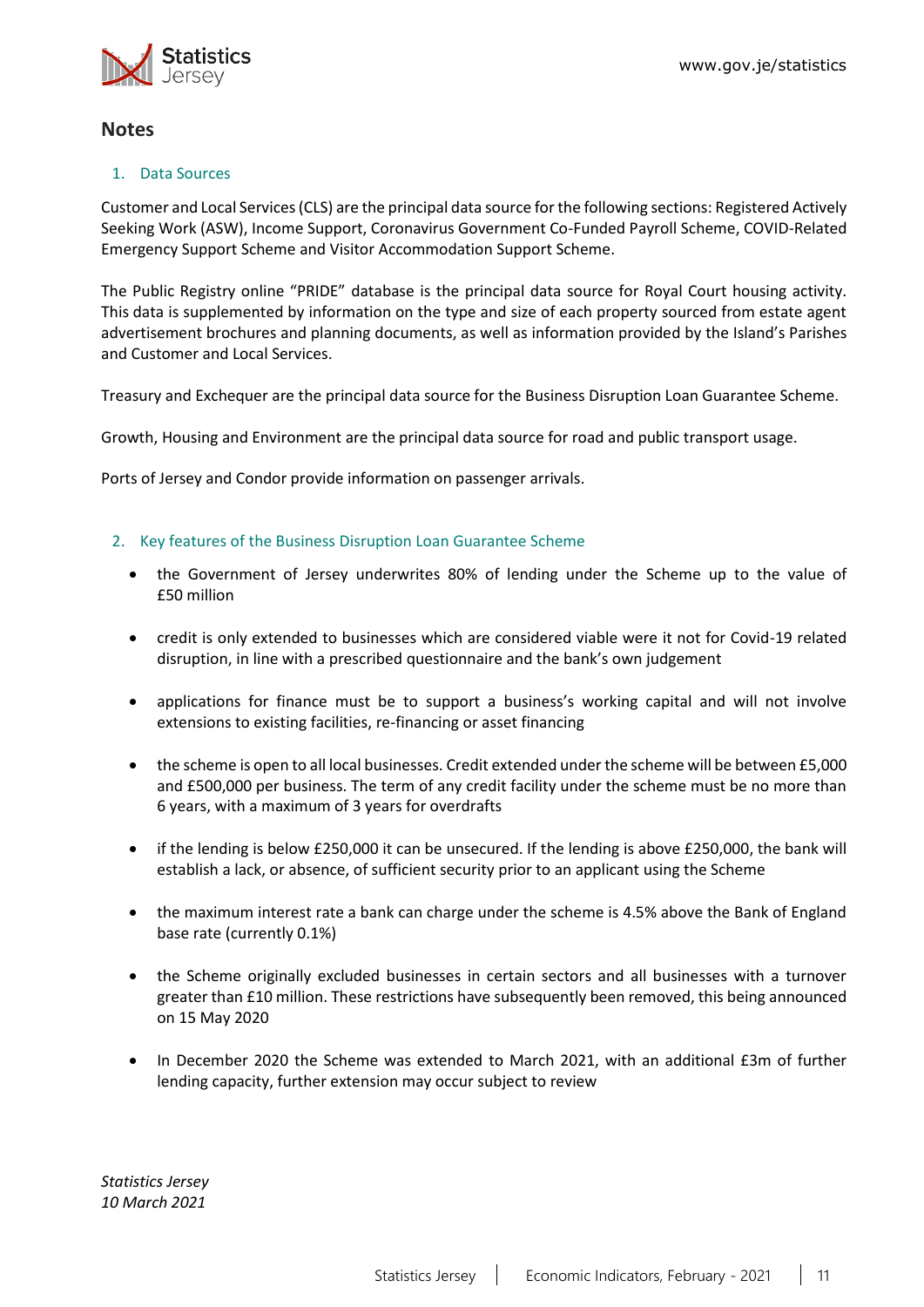## <span id="page-11-0"></span>**Sectoral breakdown of the Co-Funded Payroll Scheme**

For Phase Two onwards of the Government Co-funded Payroll Scheme, the total figures for a month's claims can be broken down into the sectors in which businesses are operating. This breakdown uses the Standard Industrial Classification (SIC2007) in order to be comparable with other Statistics Jersey publications<sup>11</sup>, in particular the [Labour Market](https://www.gov.je/Government/JerseyInFigures/EmploymentEarnings/Pages/LabourMarket.aspx) and [National Accounts \(Appendix C\).](https://www.gov.je/SiteCollectionDocuments/Government%20and%20administration/R%20GVA%20and%20GDP%202018%2020191002%20SJ.pdf)

Tables A1 showsthe sectoral breakdowns for December 2020. These breakdowns are as of 28 February 2021, a small number of claims may be processed after this date.

| <b>Sector</b>                                            | <b>Claims</b> | <b>Jobs Supported</b> | Amount Paid (£) |
|----------------------------------------------------------|---------------|-----------------------|-----------------|
| Agriculture and fishing                                  | 40            | 80                    | 85,340          |
| Construction and quarrying                               | 100           | 330                   | 406,330         |
| Education, health and other<br>services (private sector) | 440           | 1,340                 | 1,312,750       |
| Financial and legal activities                           | 20            | 40                    | 47,900          |
| Hotels, restaurants and bars                             | 310           | 2,870                 | 3,688,450       |
| Information and communication                            | 30            | 70                    | 75,860          |
| Manufacturing                                            | 30            | 120                   | 123,790         |
| Miscellaneous business activities                        | 210           | 510                   | 559,560         |
| Transport and storage                                    | 230           | 400                   | 506,880         |
| Utilities and waste                                      | 10            | 40                    | 40,720          |
| Wholesale and retail                                     | 130           | 730                   | 648,170         |
| <b>Total</b>                                             | 1,550         | 6,520                 | 7,495,760       |

Table A1 – Government Co-Funded Payroll Scheme Phase Three+ by sector; claims for December 2020

All values are independently rounded to the nearest 10; therefore, columns may not sum to totals.

 $11$  At this point in time, it has been possible to allocate approximately 83% of total jobs and the total amount paid to the SIC2007 sectors used for other Statistics Jersey publications, corresponding to 40% of total claims. Self-identified sectors, predominantly relating to claims by sole-traders, have been used for the remainder. Self-identified sectors also use SIC2007 but may be categorised incorrectly.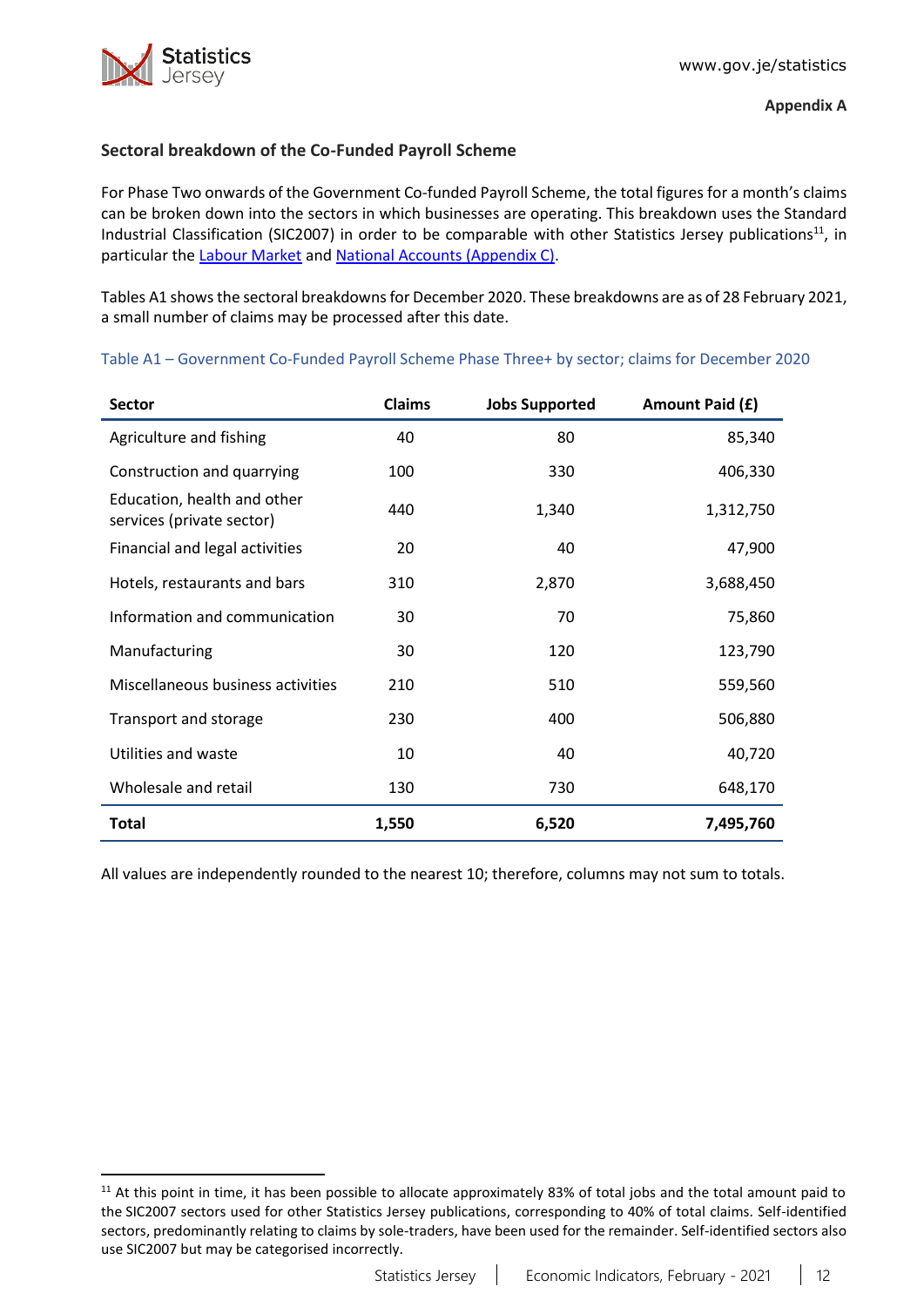

Figure A1 shows the proportion of the total amount paid that each sector has claimed under the Co-Funded Payroll Scheme for December 2020 compared with the proportion of GVA that the sector represented in 2018.

Figure A1 – Sectoral comparison of Proportion of total amount claimed (for December 2020), by sector, compared to the percent contribution of that sector to total GVA (2018)<sup>12</sup>



Figure A2 shows the total jobs supported in each sector under the Co-Funded Payroll Scheme for December 2020 as a proportion of the total jobs filled in each sector in June 2020.





<sup>12</sup> [Measuring Jersey's economy: GVA and GDP 2018 report](https://www.gov.je/SiteCollectionDocuments/Government%20and%20administration/R%20GVA%20and%20GDP%202018%2020191002%20SJ.pdf)

<sup>13</sup> [Jersey's Labour market report for June 2020](https://www.gov.je/SiteCollectionDocuments/Government%20and%20administration/R%20Jersey%20Labour%20Market%20Jun%2020%2020201105%20SJ.pdf)